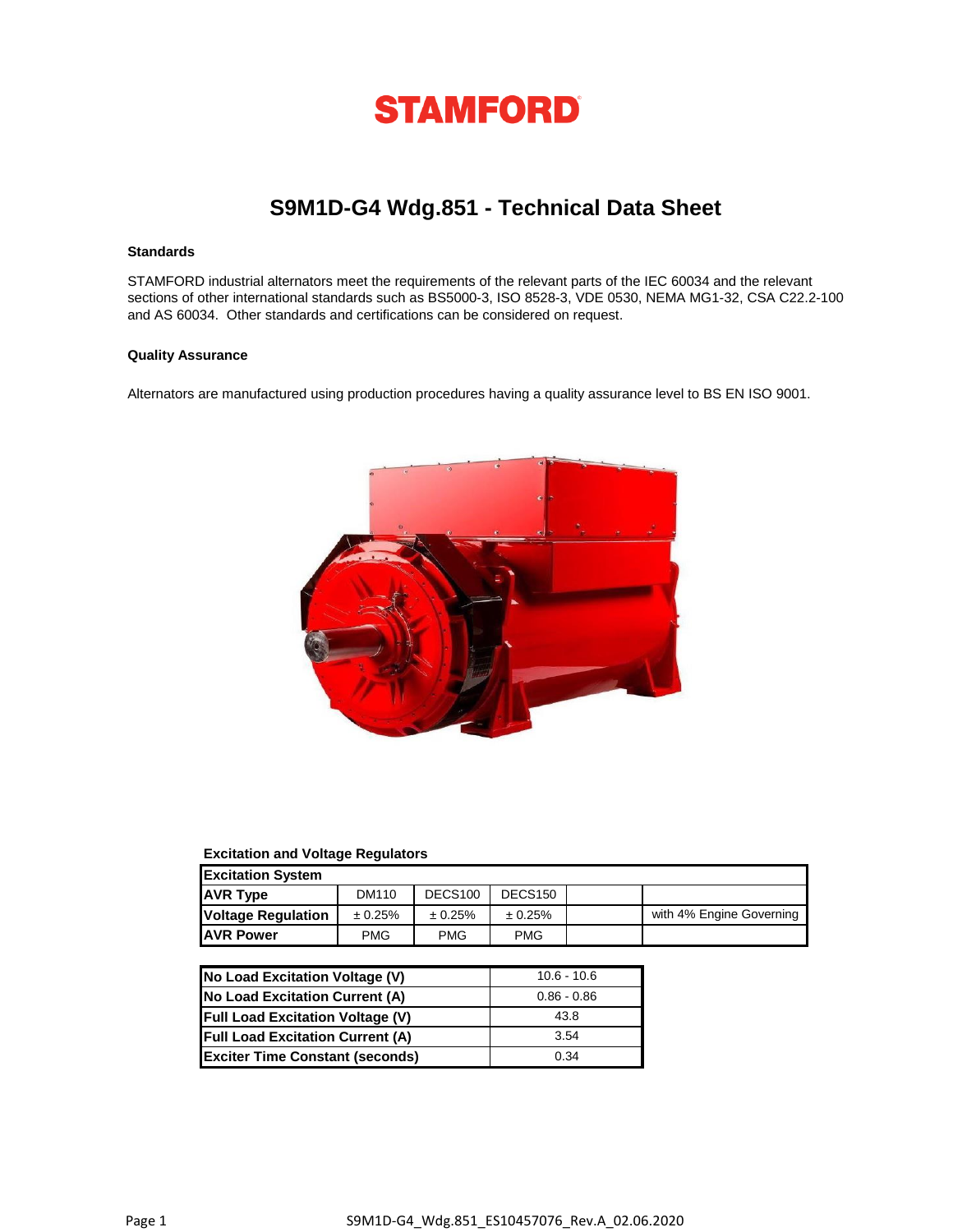

| <b>Electrical Data</b>                                           |                                                                    |                                                                                         |  |  |  |  |
|------------------------------------------------------------------|--------------------------------------------------------------------|-----------------------------------------------------------------------------------------|--|--|--|--|
| <b>Insulation System</b>                                         | H                                                                  |                                                                                         |  |  |  |  |
| <b>Stator Winding</b>                                            | Double Layer Lap                                                   |                                                                                         |  |  |  |  |
| <b>Winding Pitch</b>                                             |                                                                    | 2/3                                                                                     |  |  |  |  |
| <b>Winding Leads</b>                                             |                                                                    | 6                                                                                       |  |  |  |  |
| <b>Winding Number</b>                                            |                                                                    | 851                                                                                     |  |  |  |  |
| Number of Poles                                                  |                                                                    | 4                                                                                       |  |  |  |  |
| IP Rating                                                        |                                                                    | IP23                                                                                    |  |  |  |  |
| <b>RFI Suppression</b>                                           |                                                                    | BS EN 61000-6-2 & BS EN 61000-6-4, VDE 0875G, VDE 0875N.<br>Refer to factory for others |  |  |  |  |
| <b>Waveform Distortion</b>                                       |                                                                    | NO LOAD < 1.5% NON-DISTORTING BALANCED LINEAR LOAD < 5.0%                               |  |  |  |  |
| <b>Short Circuit Ratio</b>                                       |                                                                    | 1/Xd                                                                                    |  |  |  |  |
| Steady State X/R Ratio                                           |                                                                    | 45.52                                                                                   |  |  |  |  |
|                                                                  | <b>50 Hz</b>                                                       | 60 Hz                                                                                   |  |  |  |  |
| Telephone Interference                                           | <b>THF&lt;2%</b>                                                   | TIF <sub>50</sub>                                                                       |  |  |  |  |
| Cooling Air Flow                                                 | $2.78$ m $3$ /sec                                                  | $3.33 \text{ m}^3/\text{sec}$                                                           |  |  |  |  |
| Voltage Series Star (V)                                          | 3300                                                               | 4160                                                                                    |  |  |  |  |
| Voltage Parallel Star (V)                                        |                                                                    |                                                                                         |  |  |  |  |
| Voltage Delta (V)                                                |                                                                    |                                                                                         |  |  |  |  |
| kVA Base Rating (Class H) for<br>Reactance Values (kVA)          | 3720                                                               | 4495                                                                                    |  |  |  |  |
| <b>Saturated Values in Per Unit at Base Ratings and Voltages</b> |                                                                    |                                                                                         |  |  |  |  |
| Xd Dir. Axis Synchronous                                         | 2.642                                                              | 2.411                                                                                   |  |  |  |  |
| X'd Dir. Axis Transient                                          | 0.201                                                              | 0.183                                                                                   |  |  |  |  |
| X"d Dir. Axis Subtransient                                       | 0.140                                                              | 0.127                                                                                   |  |  |  |  |
| Xq Quad. Axis Reactance                                          | 1.323                                                              | 1.207                                                                                   |  |  |  |  |
| X"q Quad. Axis Subtransient                                      | 0.230                                                              | 0.210                                                                                   |  |  |  |  |
| XL Stator Leakage Reactance                                      | 0.106                                                              | 0.097                                                                                   |  |  |  |  |
| X2 Negative Sequence Reactance                                   | 0.193                                                              | 0.176                                                                                   |  |  |  |  |
| X0 Zero Sequence Reactance                                       | 0.040                                                              | 0.036                                                                                   |  |  |  |  |
|                                                                  | <b>Unsaturated Values in Per Unit at Base Ratings and Voltages</b> |                                                                                         |  |  |  |  |
| Xd Dir. Axis Synchronous                                         | 3.170                                                              | 2.893                                                                                   |  |  |  |  |
| X'd Dir. Axis Transient                                          | 0.231                                                              | 0.211                                                                                   |  |  |  |  |
| X"d Dir. Axis Subtransient                                       | 0.163                                                              | 0.149                                                                                   |  |  |  |  |
| Xq Quad. Axis Reactance                                          | 1.363<br>1.243                                                     |                                                                                         |  |  |  |  |
| X"q Quad. Axis Subtransient                                      | 0.276                                                              | 0.252                                                                                   |  |  |  |  |
| XL Stator Leakage Reactance                                      | 0.120                                                              | 0.109                                                                                   |  |  |  |  |
| XIr Rotor Leakage Reactance                                      | 0.244                                                              | 0.223                                                                                   |  |  |  |  |
| X2 Negative Sequence Reactance                                   | 0.232<br>0.211                                                     |                                                                                         |  |  |  |  |
| X0 Zero Sequence Reactance                                       | 0.047<br>0.043                                                     |                                                                                         |  |  |  |  |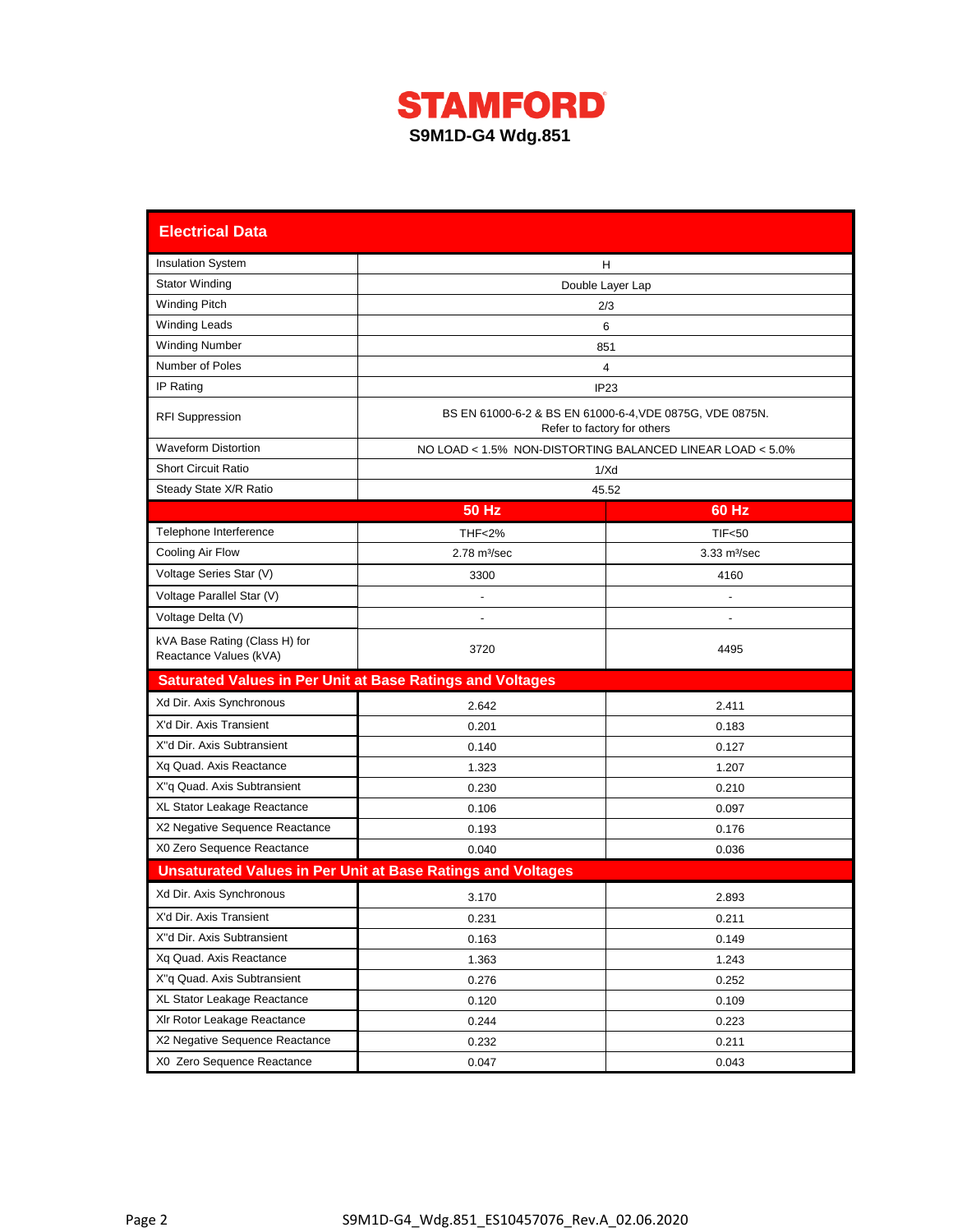

| <b>Time Constants (Seconds)</b>                                   |                                                                                          |                                                                                      |  |  |  |
|-------------------------------------------------------------------|------------------------------------------------------------------------------------------|--------------------------------------------------------------------------------------|--|--|--|
| T'd Transient Time Const.                                         | 0.227                                                                                    |                                                                                      |  |  |  |
| T"d Sub-Transient Time Const.                                     | 0.018                                                                                    |                                                                                      |  |  |  |
| T'do O.C. Field Time Const.                                       | 2.986                                                                                    |                                                                                      |  |  |  |
| Ta Armature Time Const.                                           |                                                                                          | 0.083                                                                                |  |  |  |
| T"q Sub-Transient Time Const.                                     | 0.0190                                                                                   |                                                                                      |  |  |  |
| Resistances in Ohms $(\Omega)$ at 22 <sup>°</sup> C               |                                                                                          |                                                                                      |  |  |  |
| Stator Winding Resistance (Ra),<br>per phase for series connected |                                                                                          | 0.0205                                                                               |  |  |  |
| Rotor Winding Resistance (Rf)                                     |                                                                                          | 0.76                                                                                 |  |  |  |
| <b>Exciter Stator Winding Resistance</b>                          |                                                                                          | 11.2                                                                                 |  |  |  |
| Exciter Rotor Winding Resistance per<br>phase                     |                                                                                          | 0.016                                                                                |  |  |  |
| PMG Phase Resistance (Rpmg) per<br>phase                          |                                                                                          | 3.8                                                                                  |  |  |  |
| Positive Sequence Resistance (R1)                                 | 0.0256                                                                                   |                                                                                      |  |  |  |
| Negative Sequence Resistance (R2)                                 |                                                                                          | 0.0295                                                                               |  |  |  |
| Zero Sequence Resistance (R0)                                     | 0.0256                                                                                   |                                                                                      |  |  |  |
| <b>Saturation Factors</b>                                         | 3300V                                                                                    | 4160V                                                                                |  |  |  |
| SG1.0                                                             | 0.14                                                                                     | 0.154                                                                                |  |  |  |
| SG1.2                                                             | 0.62                                                                                     | 0.66                                                                                 |  |  |  |
| <b>Mechanical Data</b>                                            |                                                                                          |                                                                                      |  |  |  |
| Shaft and Keys                                                    | All alternator rotors are dynamically balanced to better than ISO 21940-11 Grade 2.5 for | minimum vibration in operation. Two bearing generators are balanced with a half key. |  |  |  |
|                                                                   | 1 Bearing                                                                                | 2 Bearing                                                                            |  |  |  |
| <b>SAE Adaptor</b>                                                |                                                                                          | 0, 00, None                                                                          |  |  |  |
| Moment of Inertia                                                 |                                                                                          | 116.3 $kgm2$                                                                         |  |  |  |
| Weight Wound Stator                                               | $\overline{a}$                                                                           | 2792kg                                                                               |  |  |  |
| Weight Wound Rotor                                                |                                                                                          | 2689kg                                                                               |  |  |  |
| Weight Complete Alternator                                        |                                                                                          | 7285kg                                                                               |  |  |  |
| Shipping weight in a Crate                                        |                                                                                          | 7695kg                                                                               |  |  |  |
| Packing Crate Size                                                | 300 x 200 x 220(cm)<br>$\blacksquare$                                                    |                                                                                      |  |  |  |
| Maximum Over Speed                                                | 2250 RPM for two minutes                                                                 |                                                                                      |  |  |  |
| Bearing Drive End                                                 | NU1036                                                                                   |                                                                                      |  |  |  |
| Bearing Non-Drive End                                             | $\overline{a}$                                                                           | 6328                                                                                 |  |  |  |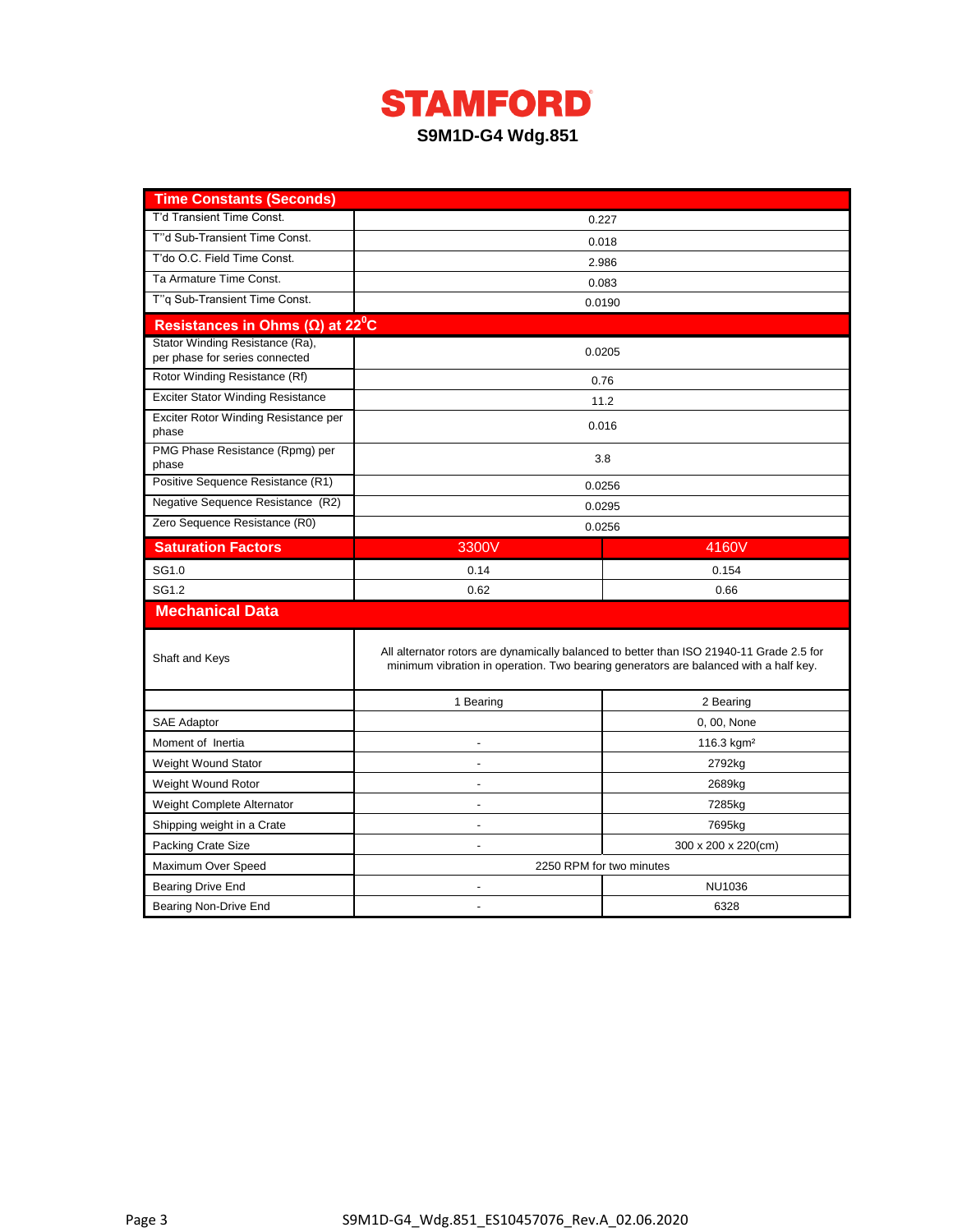

# **THREE PHASE EFFICIENCY CURVES**



**50Hz**

**60Hz**

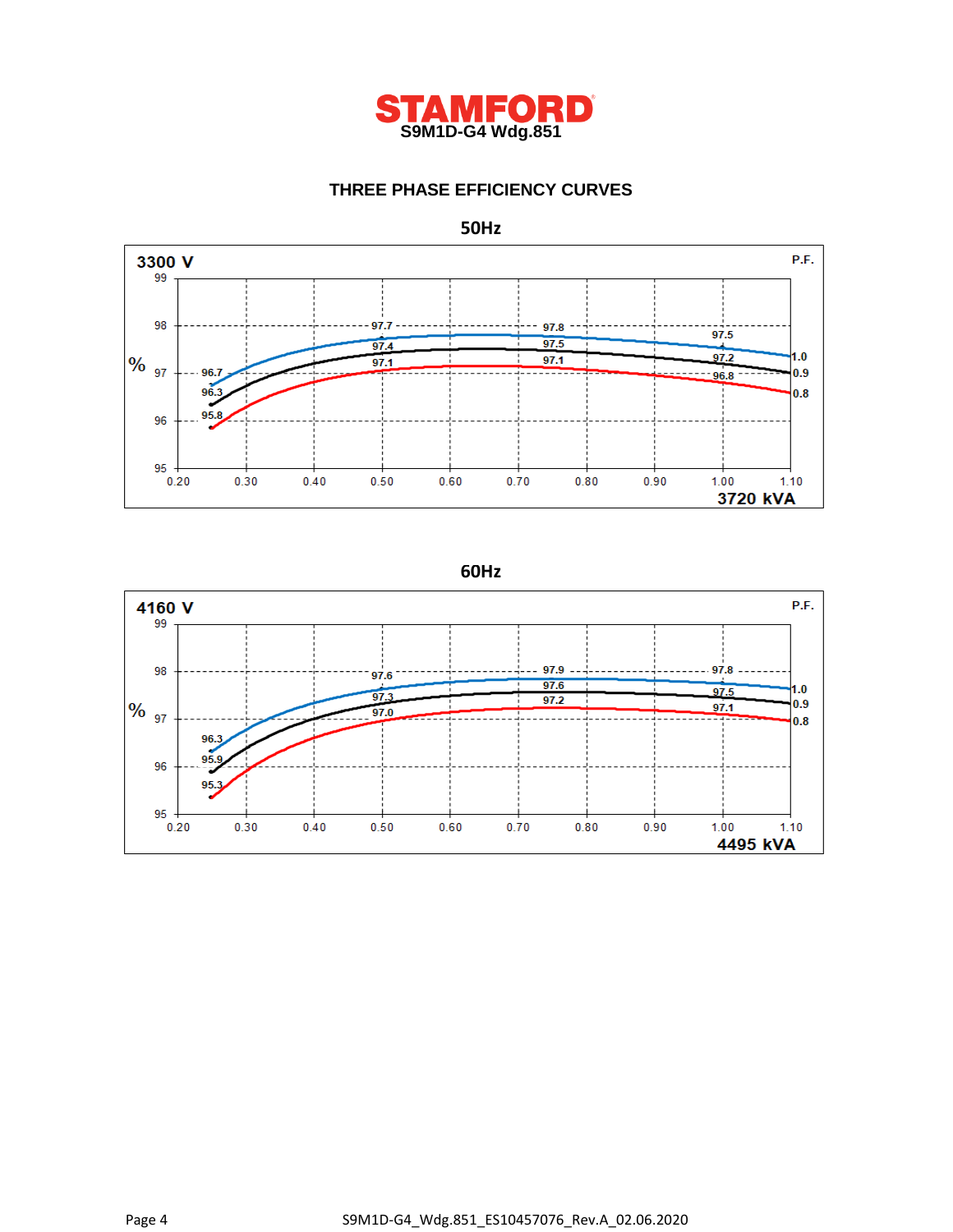



|             | <b>Transient Voltage Dip Scaling Factor</b> | <b>Transient Voltage Rise Scaling Factor</b> |                       |  |
|-------------|---------------------------------------------|----------------------------------------------|-----------------------|--|
| Lagging PF  | Scaling Factor                              | Lagging PF                                   | <b>Scaling Factor</b> |  |
| $\leq 0.4$  | 1.00                                        | $= 0.4$                                      | 1.25                  |  |
| 0.5         | 0.95                                        | 0.5                                          | 1.20                  |  |
| 0.6<br>0.90 |                                             | 0.6                                          | 1.15                  |  |
| 0.7         | 0.86                                        |                                              | 1.10                  |  |
| 0.83<br>0.8 |                                             | > 0.7                                        | 1.00                  |  |
| 0.9         | 0.75                                        |                                              |                       |  |
| 0.95        | 0.70                                        |                                              |                       |  |
|             | 0.65                                        |                                              |                       |  |

**Note: To determine % Transient Voltage Dip or Voltage Rise at various PF, multiply the % Voltage Dip from the curve directly by the Scaling Factor.**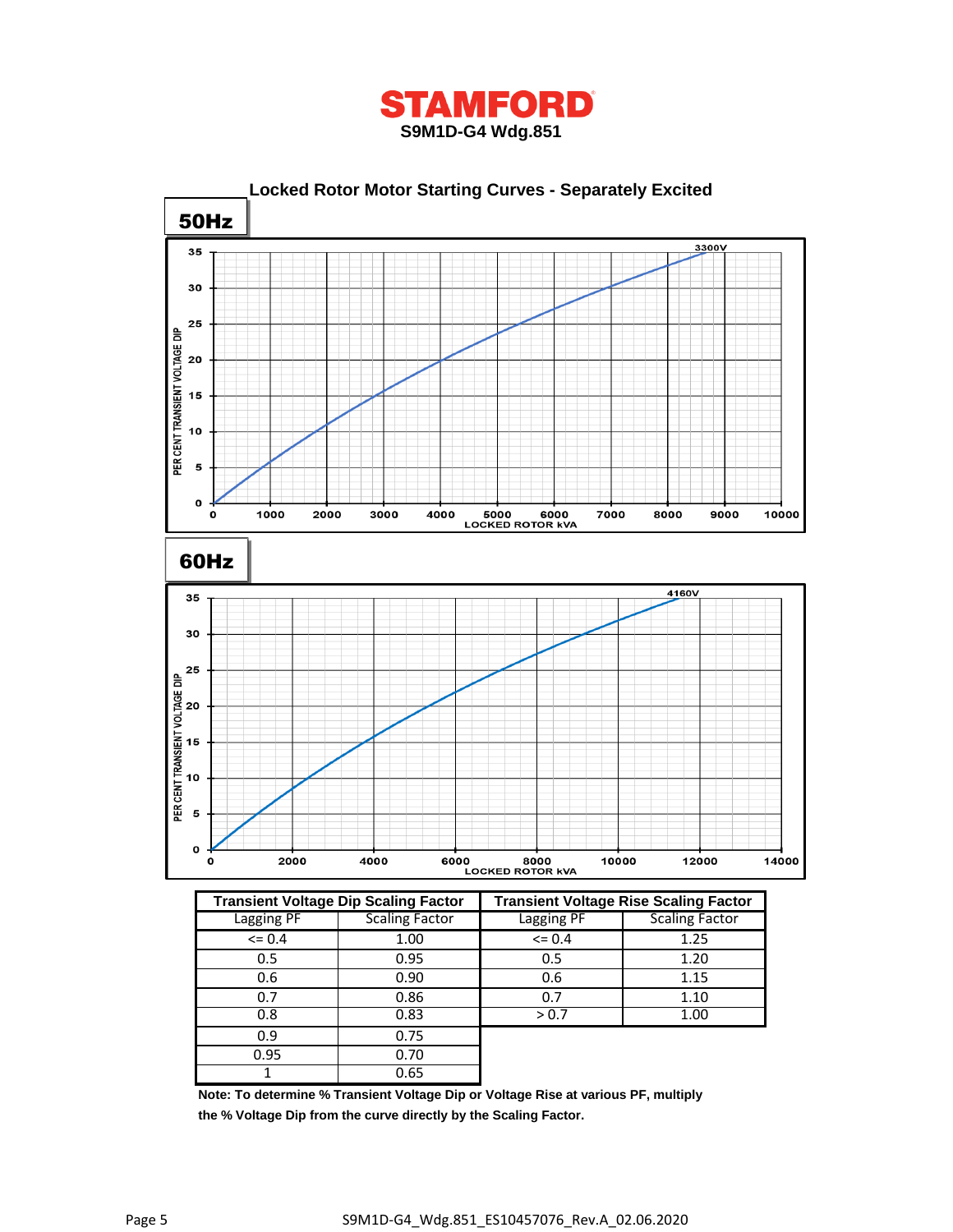

 **Three-phase Short Circuit Decrement Curve - Separately Excited**



Sustained Short Circuit = 2059 Amps

#### **Note 1**

The following multiplication factors should be used to adjust the values from curve between time 0.001 seconds and the minimum current point in respect of nominal operating voltage :

|                   | 50Hz   | 60Hz    |        |  |
|-------------------|--------|---------|--------|--|
| Voltage<br>Factor |        | Voltage | Factor |  |
| 3300V             | X 1.00 | 4160V   | X 1.00 |  |
|                   |        |         |        |  |
|                   |        |         |        |  |
|                   |        |         |        |  |

The sustained current value is constant irrespective of voltage level

#### **Note 2**

The following multiplication factor should be used to convert the values calculated in accordance with NOTE 1 to those applicable to the various types of short circuit :

|         | $\frac{1}{10}$ is respect of Hoffinial operating voltage. |         |        |                         | 3-phase   | 2-phase L-L 1-phase L-N |          |
|---------|-----------------------------------------------------------|---------|--------|-------------------------|-----------|-------------------------|----------|
|         | 50Hz                                                      |         | 60Hz   | IInstantaneous          | x 1.00    | x 0.87                  | $x$ 1.30 |
| Voltage | Factor                                                    | Voltage | Factor | Minimum                 | x 1.00    | x 1.80                  | x3.20    |
| 3300V   | X 1.00                                                    | 4160V   | X 1.00 | Sustained               | x 1.00    | x 1.50                  | x 2.50   |
| -       | $\sim$                                                    |         |        | Max. sustained duration | $10$ sec. | 5 sec.                  | 2 sec.   |

All other times are unchanged **Note 3**

Curves are drawn for Star connections under no-load excitation at rated speeds. For other connection (where applicable) the following multipliers should be applied to current values as shown :

Parallel Star = Curve current value X 2

Series Delta = Curve current value X 1.732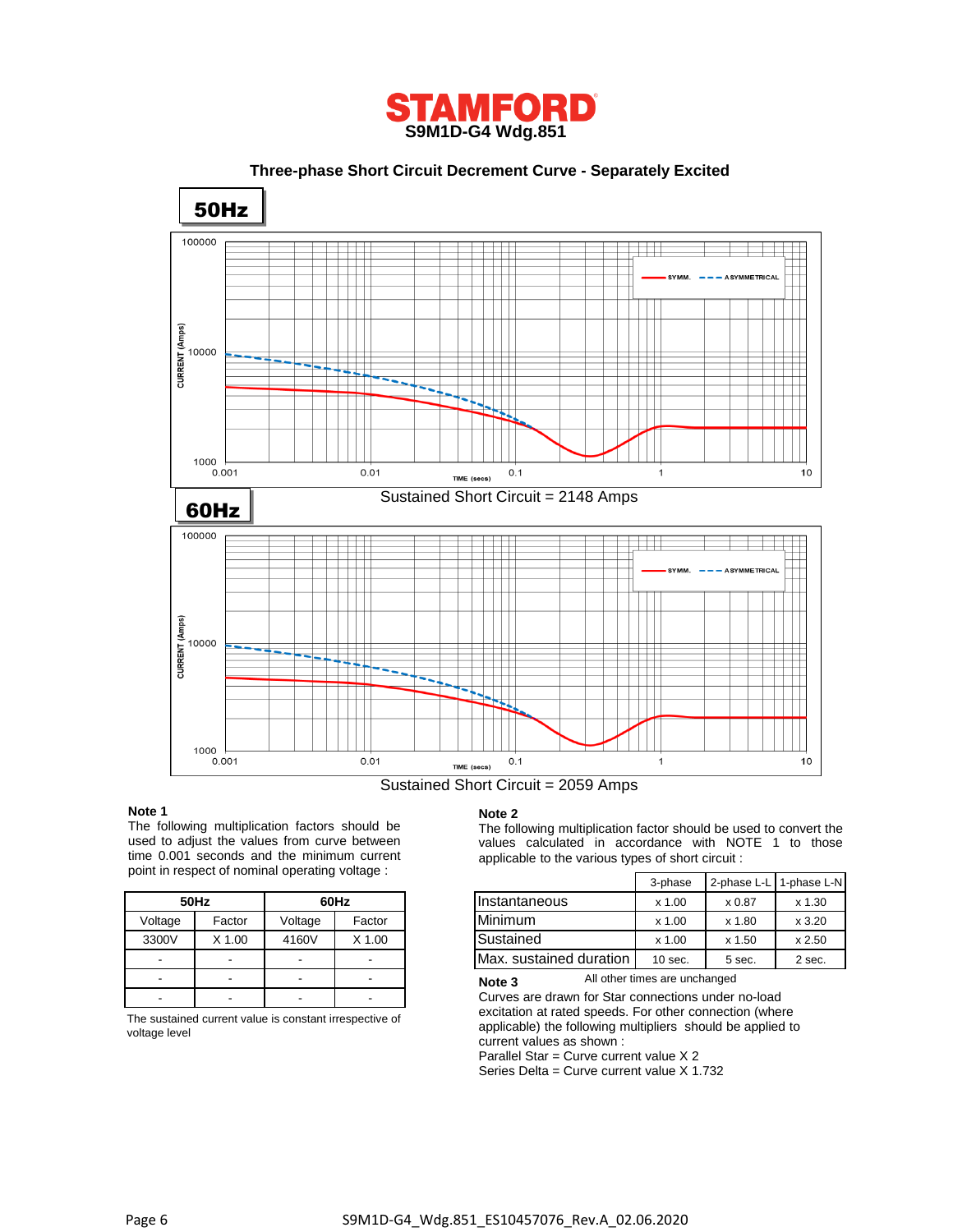

# **Typical Alternator Operating Charts**



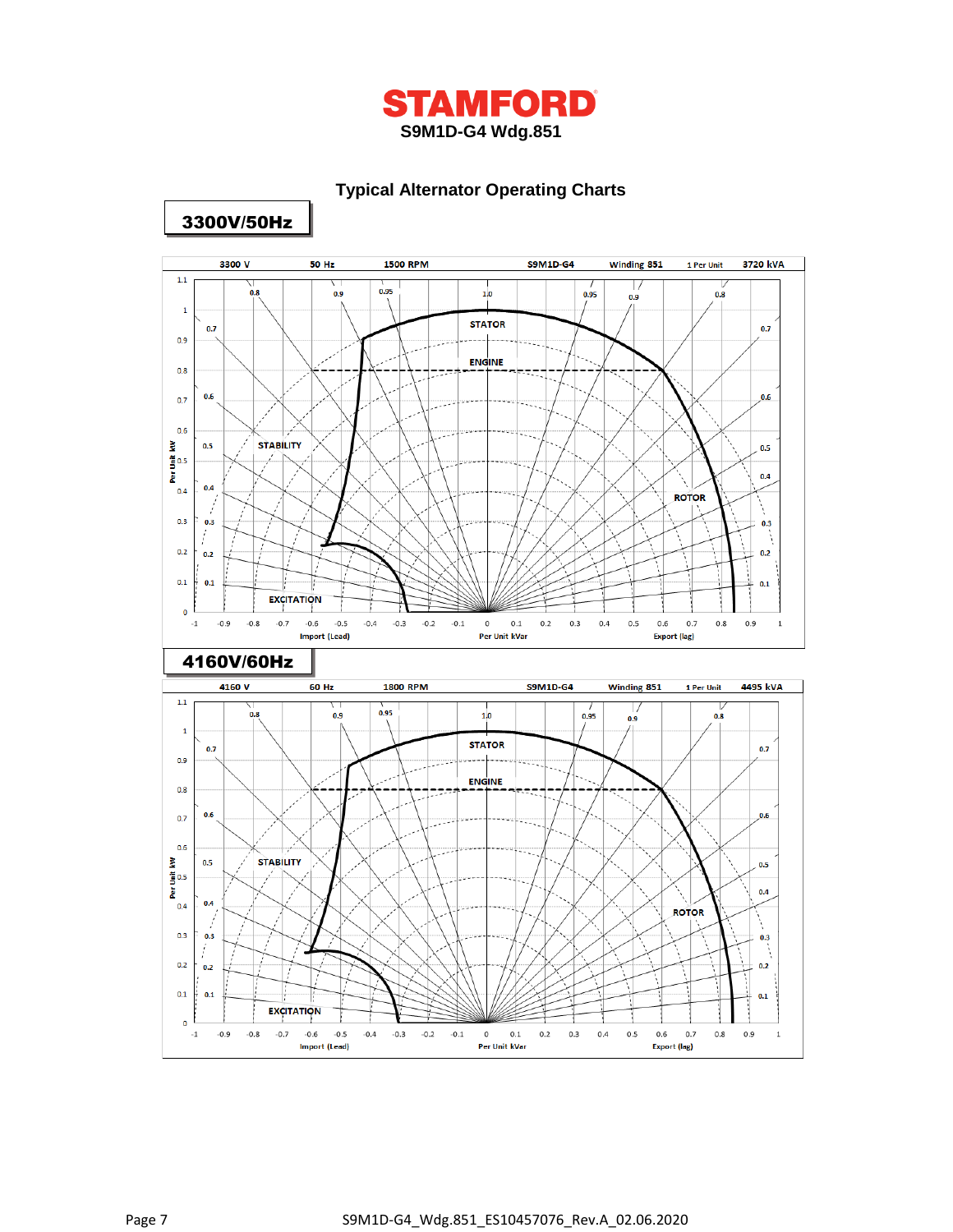

# **RATINGS AT 0.8 POWER FACTOR**

|    | Class - Temp Rise | Standby - 163/27°C | Standby - 150/40°C | Cont. H - 125/40°C | Cont. F - 105/40°C |
|----|-------------------|--------------------|--------------------|--------------------|--------------------|
|    | Star (V)          | 3300               | 3300               | 3300               | 3300               |
| 50 | Parallel Star (V) | N/A                | N/A                | N/A                | N/A                |
| Hz | Delta (V)         | N/A                | N/A                | N/A                | N/A                |
|    | kVA               | 4092               | 3980               | 3720               | 3422               |
|    | kW                | 3274               | 3184               | 2976               | 2738               |
|    | Efficiency (%)    | 96.6               | 96.7               | 96.8               | 96.9               |
|    | kW Input          | 3388               | 3293               | 3074               | 2824               |
|    |                   |                    |                    |                    |                    |
|    | Star (V)          | 4160               | 4160               | 4160               | 4160               |
| 60 | Parallel Star (V) | N/A                | N/A                | N/A                | N/A                |
| Hz | Delta (V)         | N/A                | N/A                | N/A                | N/A                |
|    | kVA               | 4945               | 4810               | 4495               | 4135               |
|    | kW                | 3956               | 3848               | 3596               | 3308               |
|    | Efficiency (%)    | 97.0               | 97.0               | 97.1               | 97.2               |
|    | kW Input          | 4079               | 3966               | 3703               | 3404               |

#### **De-rates**

All values tabulated above are subject to the following reductions:

- 5% when air inlet filters are fitted
- 3% for every 500 meters by which the operating altitude exceeds 1000 meters above mean sea level
- 3% for every 5°C by which the operational ambient temperature exceeds 40°C @ Class H temperature rise (please refer to applications for ambient temperature de-rates at other temperature rise classes)
- For any other operating conditions impacting the cooling circuit please refer to applications

Note: Requirement for operating in an ambient exceeding 60°C and altitude exceeding 4000 meters (for <690V) or 1500 meters (for >690V) must be referred to applications.

### **Dimensional and Torsional Drawing**

For dimensional and torsional information please refer to the alternator General Arrangement and rotor drawings available on our website (http://stamford-avk.com/)

**Note:** Continuous development of our products means that the information contained in our data sheets can change without notice, and specifications should always be confirmed with Cummins Generator Technologies prior to purchase.